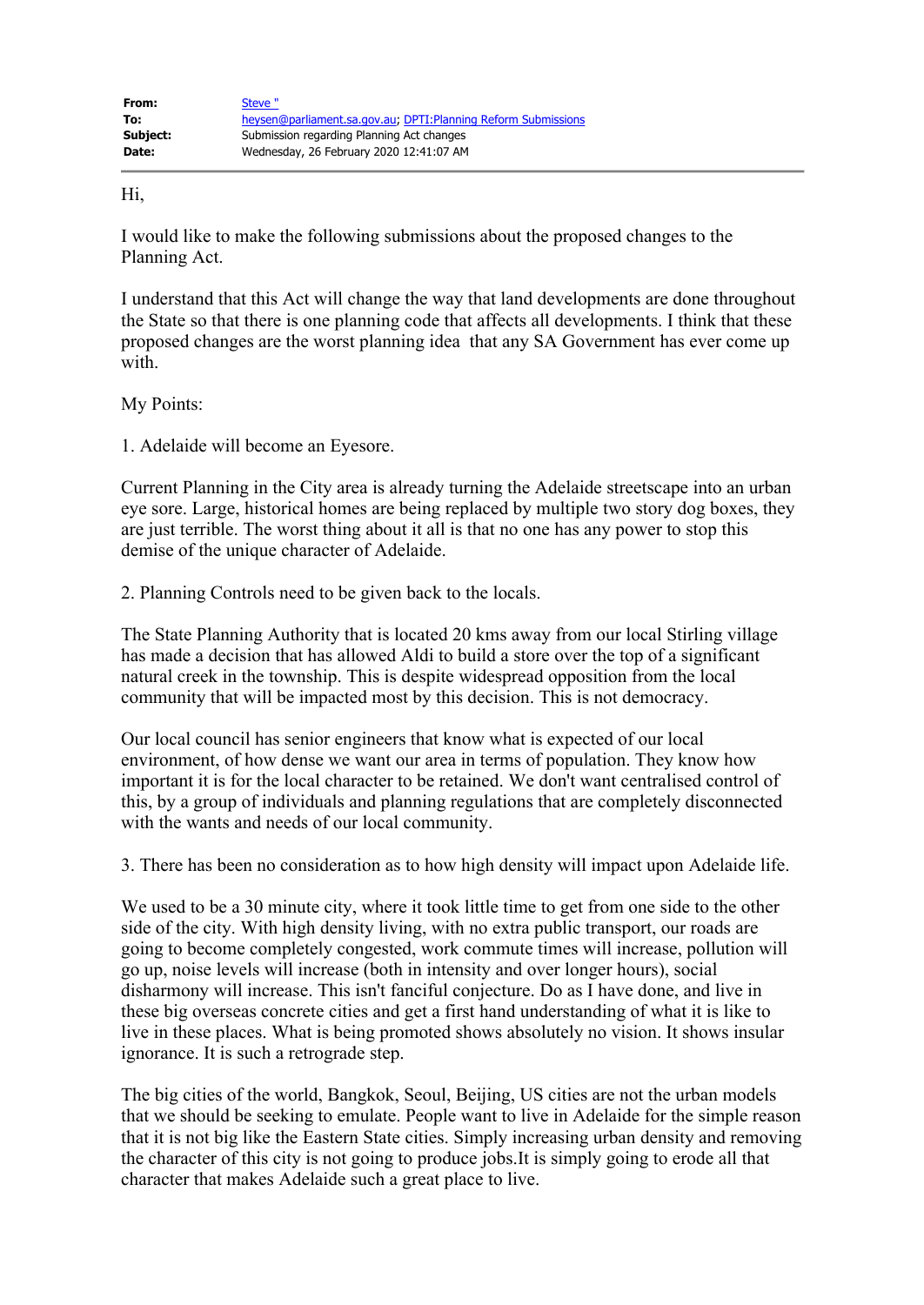## 4. The current system does need adjustment.

The current system does need adjustment, to give control back to local communities of how they want their local community to evolve. Situations were the State overrides local intent with Planning Authorities so far away, detached and disconnected with local communities needs to stop. Not get bigger. Not to make the Planning decision making process worse.

## 5. Why not keep Country Living zones?

What was the whole intent of removing these? These zones protected the local culture, the local landscape, the local environment, the local heritage. These should be preserved and safeguarded, not removed so that the whole area becomes blocks with multiple two storey dog box homes on very small land sizes.

## 6. Why is the Government so unconcerned about the environment?

Country Living zones and watershed areas were defined to protect the environment, to protect our drinking water supplies, so Adelaide was not as reliant upon the River Murray. Now they are getting the desal plant running to help source our water supply - this is not a carbon neutral solution. It is a decision that will affect the ecology of our local seascape. The natural waterways across the State will be able to be physically altered and blocked under these changes, these resources are not protected. The Stirling Aldi store will completely change the flow of that Creek. Its not rocket science. Anyone with eye sight can see how the landscape will change. Except of course if you work 20 kms away in an insulated Planning Office. The Development setback from creeks is to be reduced from 25 to 20m. All this at a time where we have Climate Change approaching us rapidly. Our land is drying up, more and more habitats of birds and wildlife are being threatened. These planning changes will only do more damage to our fragile ecosystem. Does the SA Government believe that there are no birds on the Adelaide Plains? That we need to keep trees, grass areas, not cover everything over with concrete and small dog box homes?

## 7. This whole exercise is a complete farce.

For whatever reason, the SA Government has decided to override public opinion and good judgement.

There have been so many times where the Government has sought to overturn complete local community opposition to land developments. At the top of Norwood Parade, it made a decision to override local community concerns regarding a huge building that will overshadow the historical Wesley Church. I have not seen one member of that local community support that building project. The local Council was totally opposed to it, and yet the Government did not listen to the will of the people and it approved this abomination. We are supposed to be in a democracy where the Government does what the community wants. Not the other way around. Not where the Government does not want to listen.

This whole Planning Review exercise is a complete farce, yet another example of a foregone conclusion whether the Government will go against all the community opinion and go down a path that the community does not want. The Government clearly does not care about the people that it is supposed to represent. There is no word that can be used to describe this form of behaviour. It is disgusting.